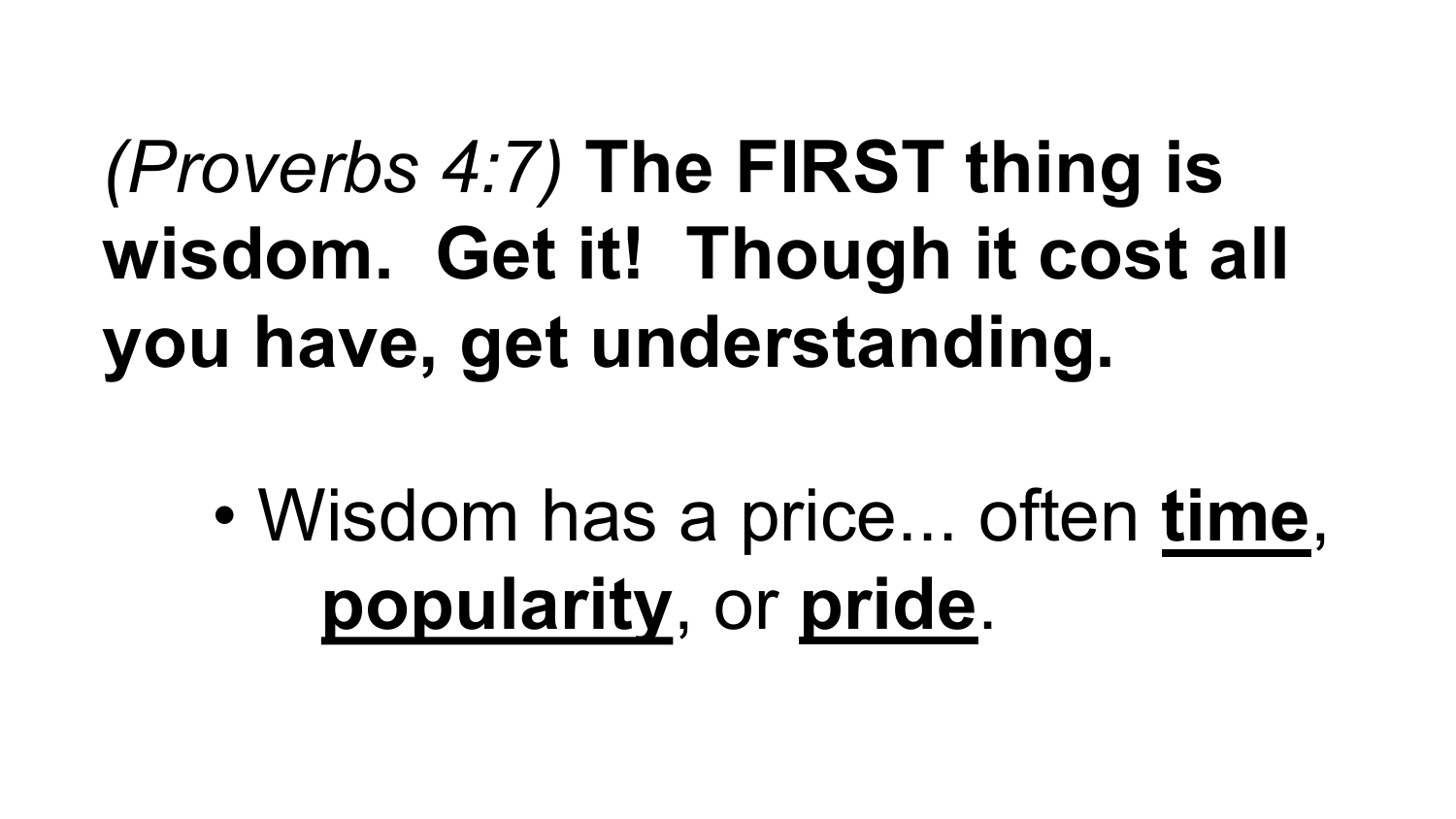## *(Proverbs 4:7)* **The FIRST thing is wisdom. Get it! Whatever else you get, get understanding.**

• Other potential achievements are **not** as **important** as wisdom.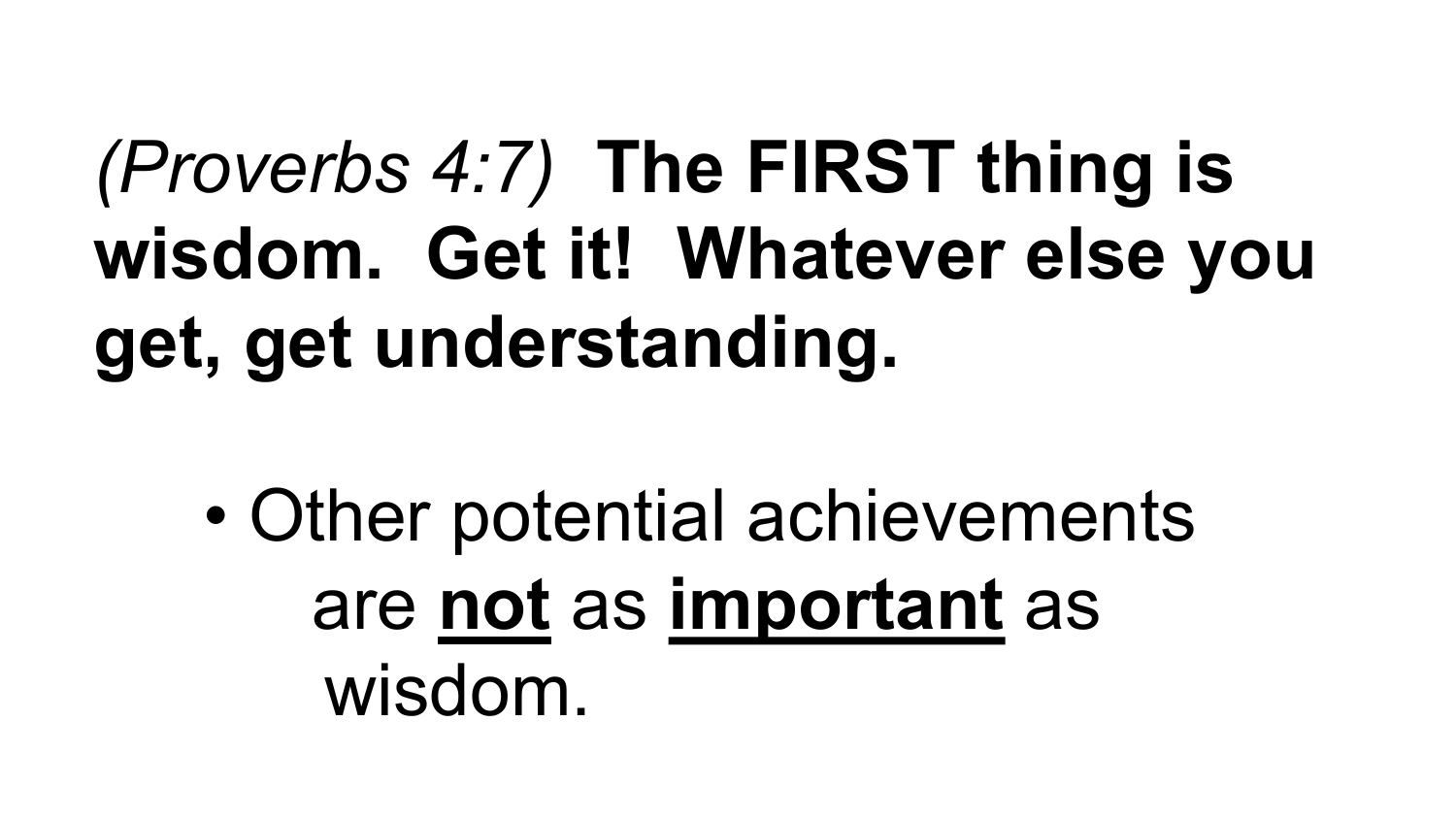#### *James 1:5-8*

- We are **tempted** to seek wisdom > information
- We are **tempted** to seek wisdom > opinions/advice
- We are **told** to seek wisdom by asking God to give it to us.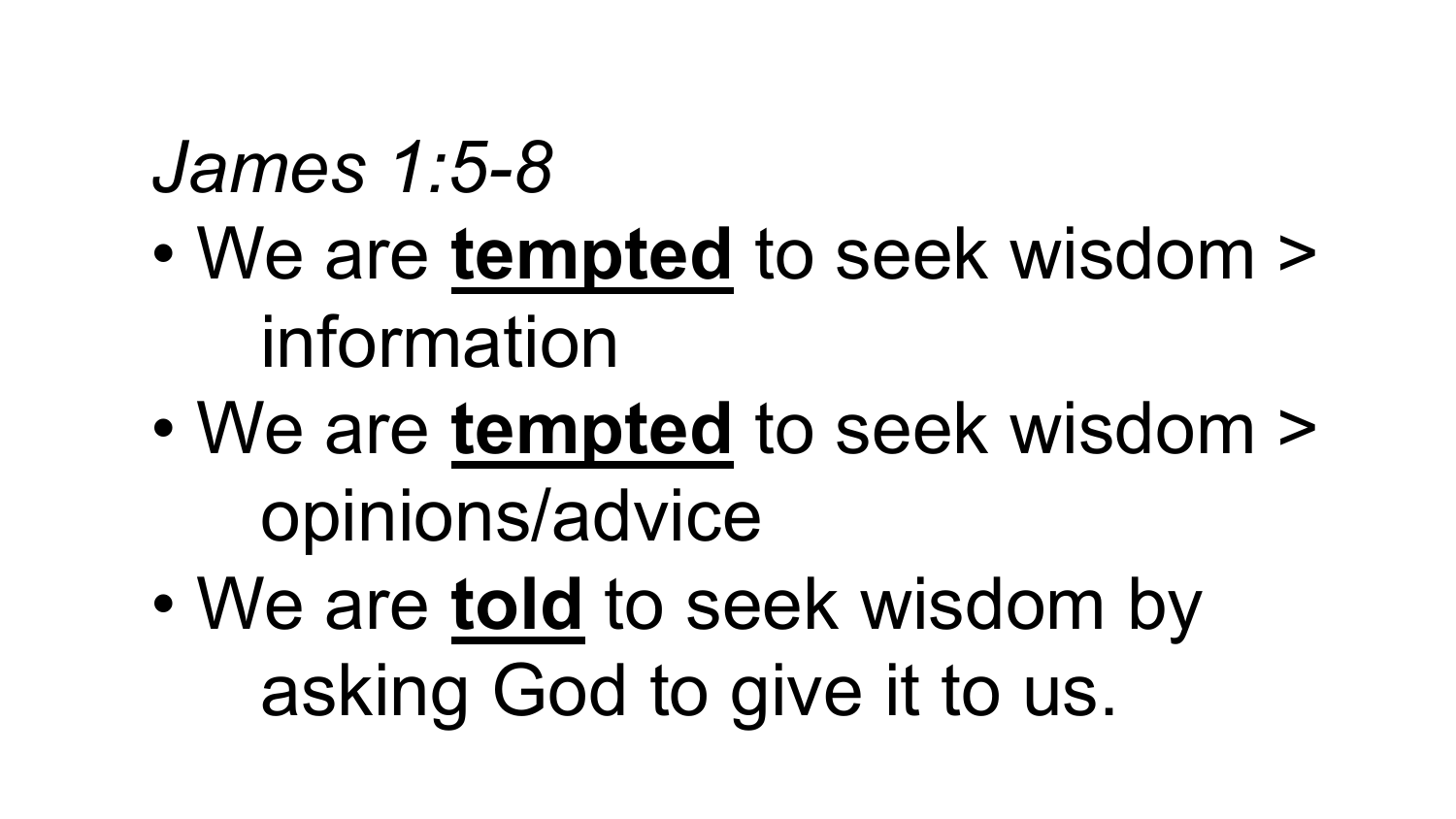# This can only mean that wisdom IS God's **perspective** *(seeing)* and God's **process** *(doing)*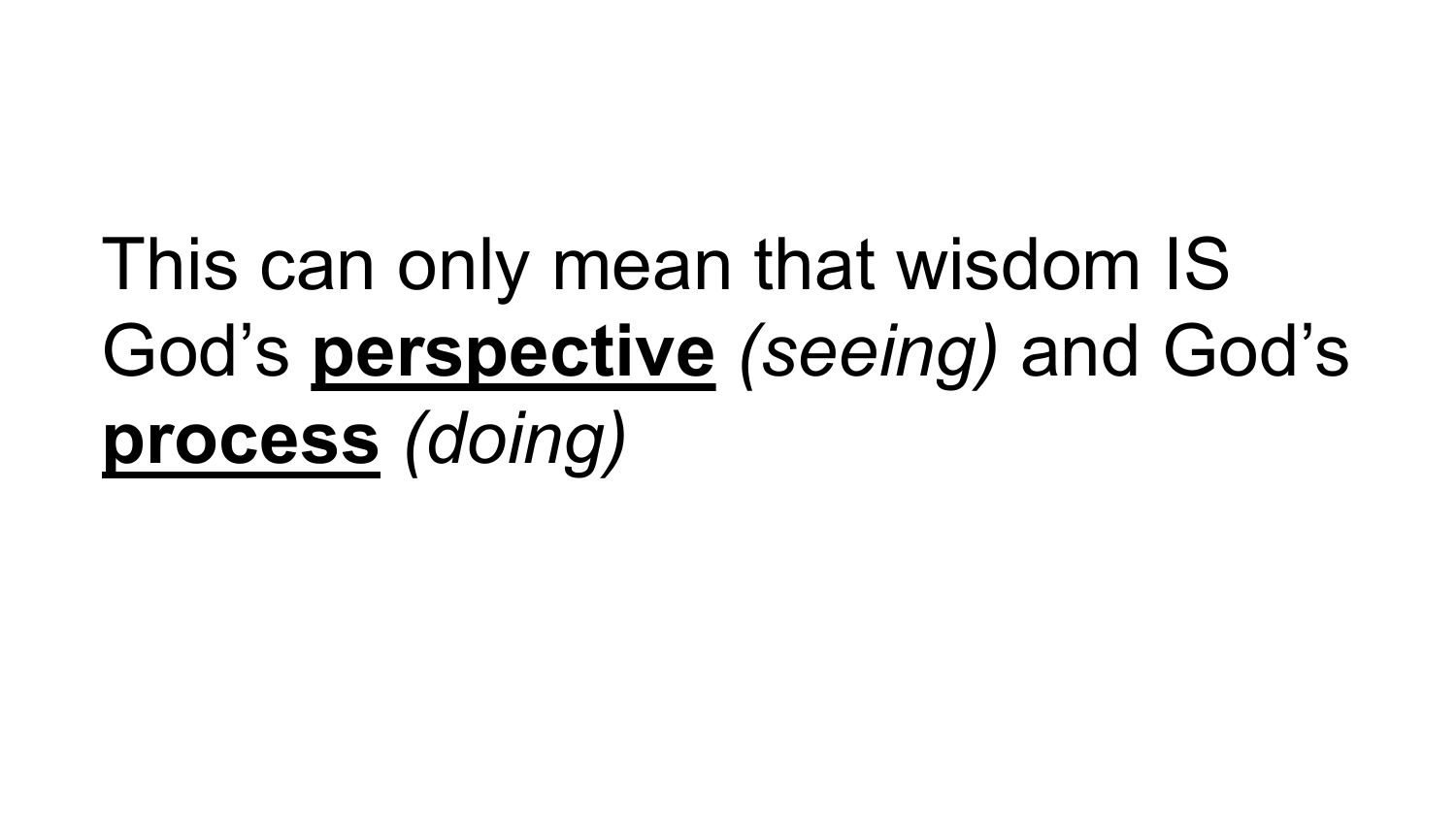#### PERSONAL... **discipline** and **control** (mind over emotions)

## \*Avoids **self-imposed** hardships and misery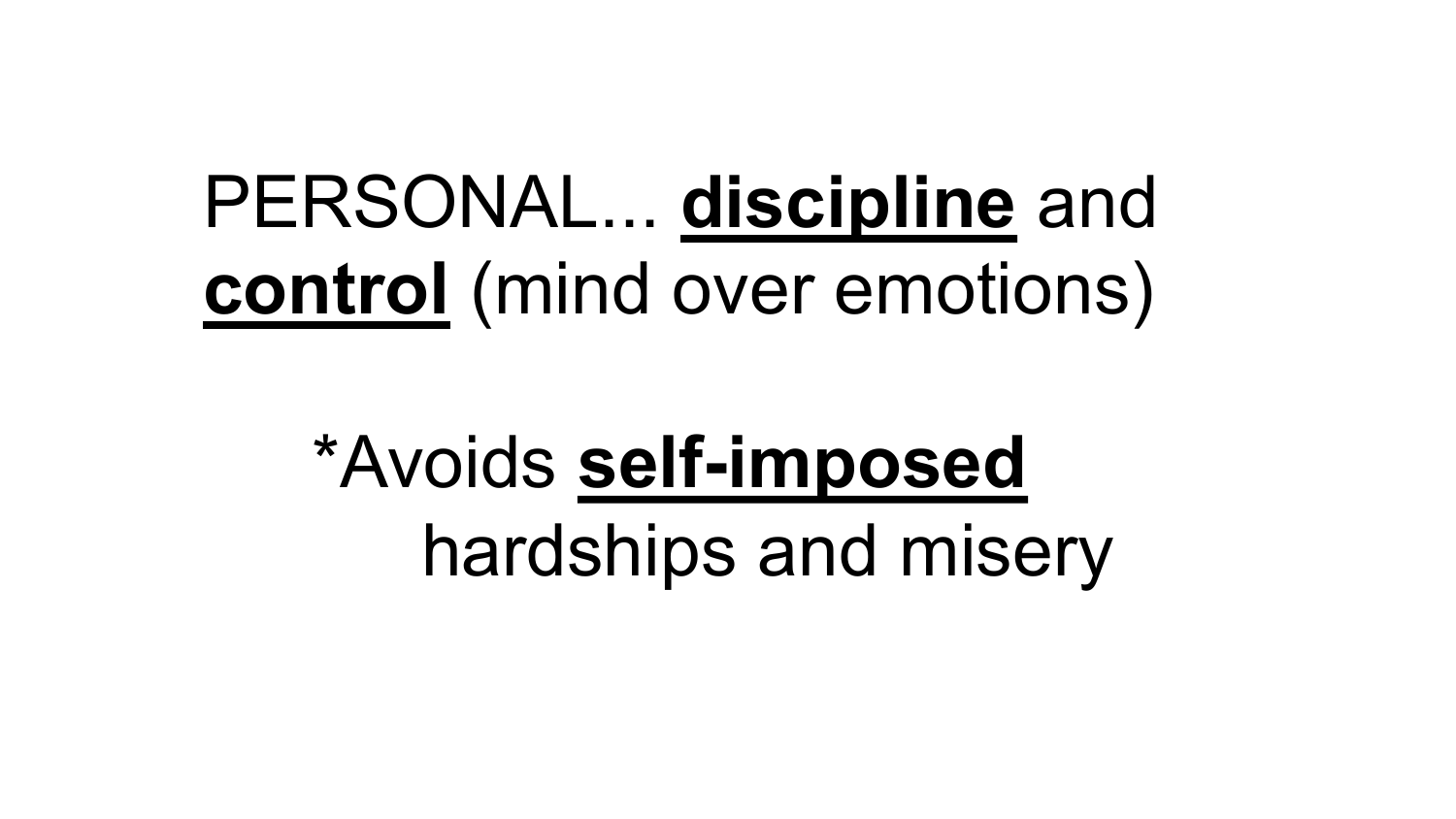- Then you will walk in safety, your foot will not stumble *(3:23)*
- Wisdom will protect you... She will watch over you *(4:6)*
- You will be led along straight paths. When you walk, your steps will not be hampered. When you run, you will not stumble *(4:11-12)*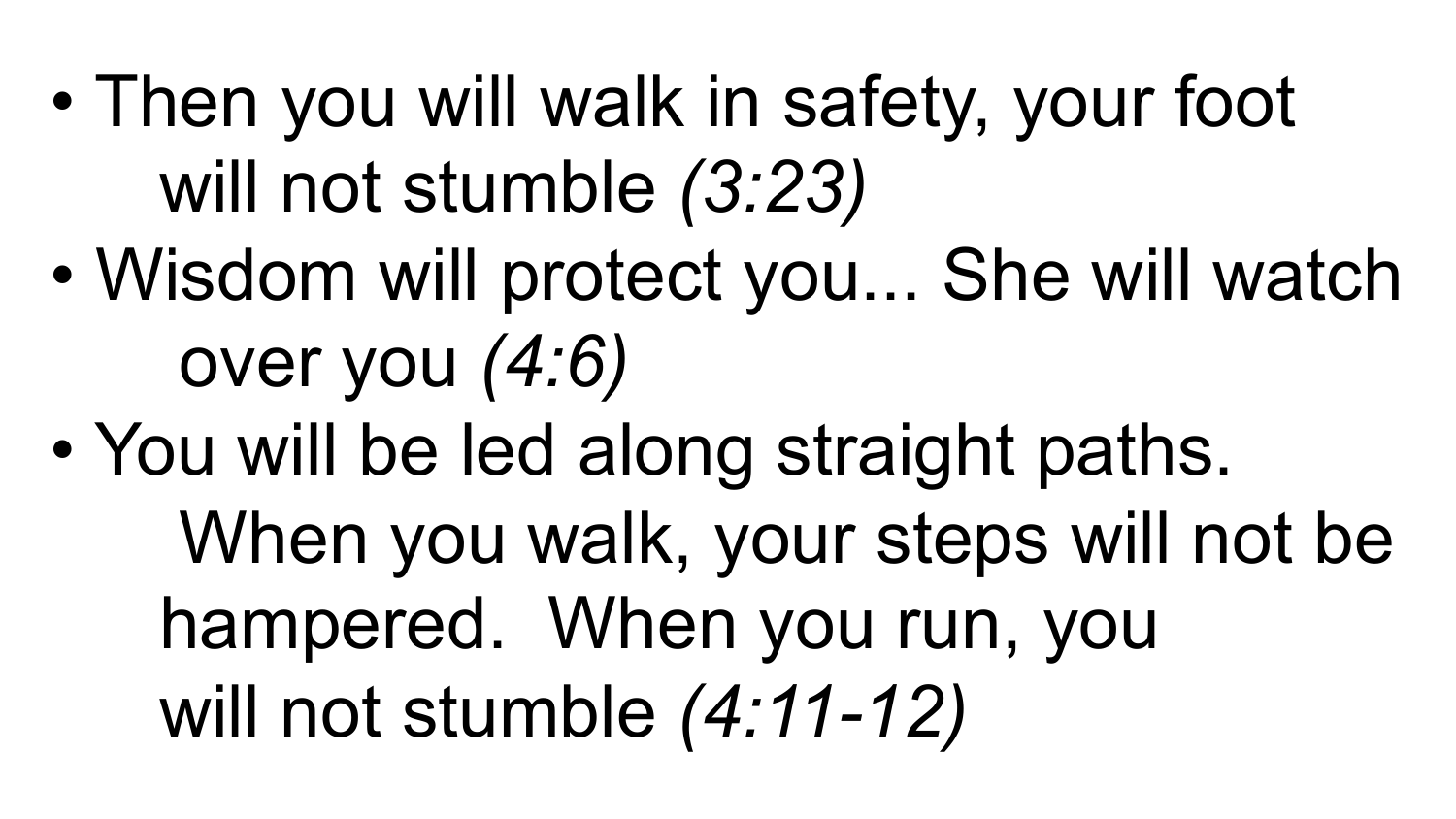#### INTERPERSONAL... **justice** and **fairness** (righteousness over popularity)

\* Enables **legacy** of pleasantness and peace.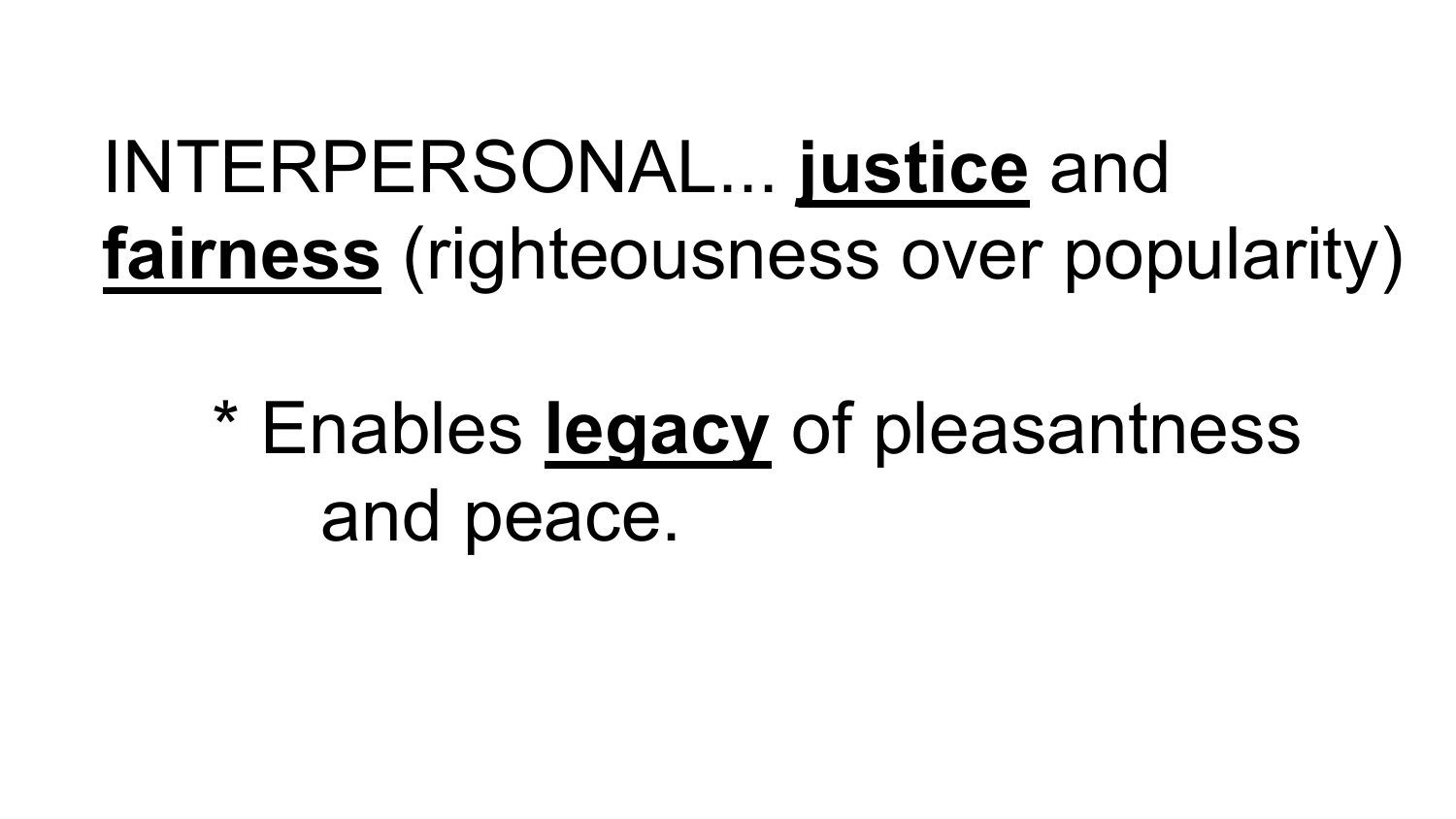- Then you will understand what is right, just, and fair – the good path! (2:9)
- Her ways are pleasant ways and all her paths are peace (3:17)
- When you lie down, you will not be afraid... Your sleep will be sweet (3:24)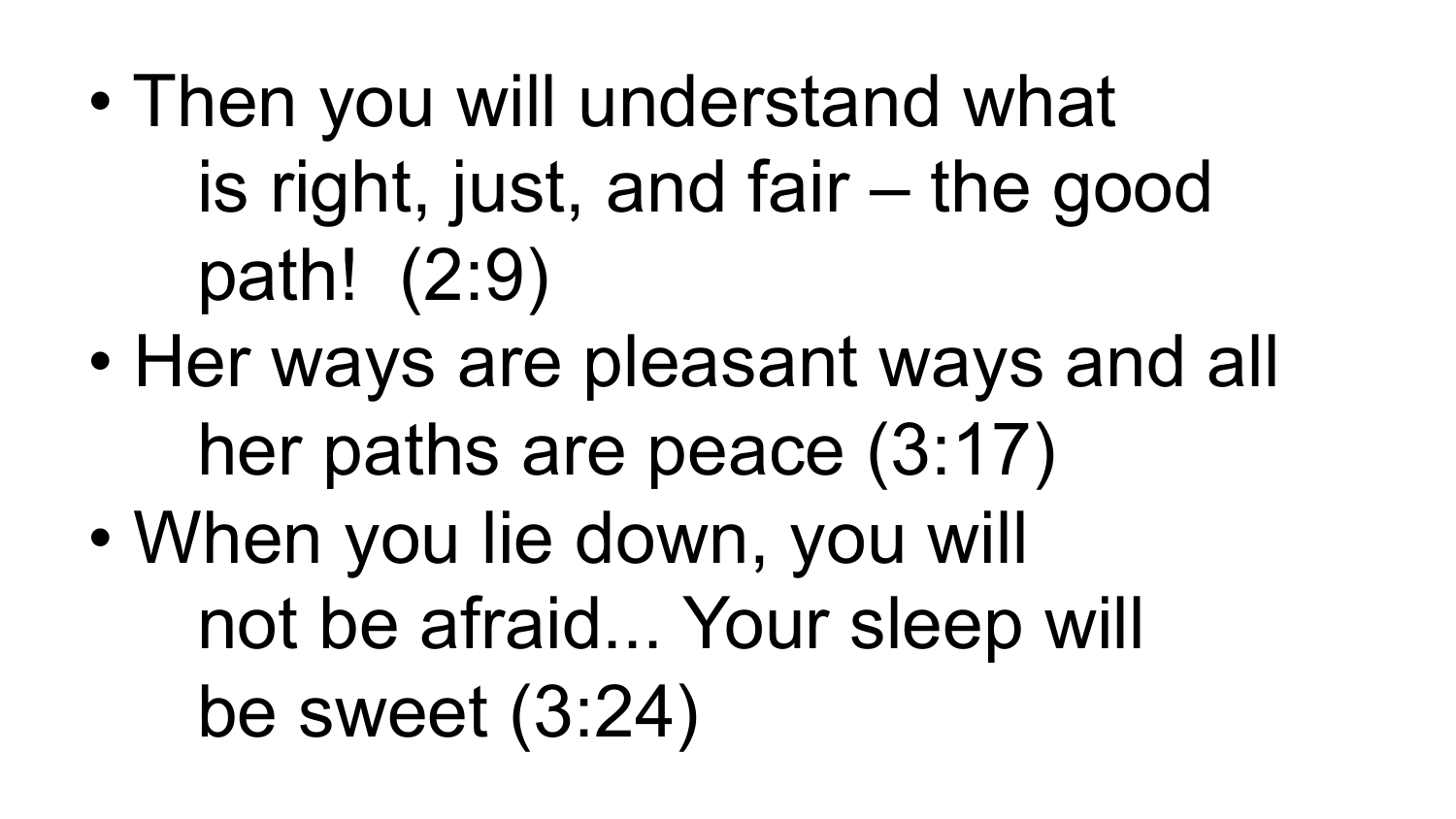## TO FEAR THE LORD IS THE BEGINNING OF WISDOM" *(Prov. 9:10)*

If I fear, respect, and honor God, I will see life from his perspective and it will influence every **strategy**, **decision**, and **commitment** of my life!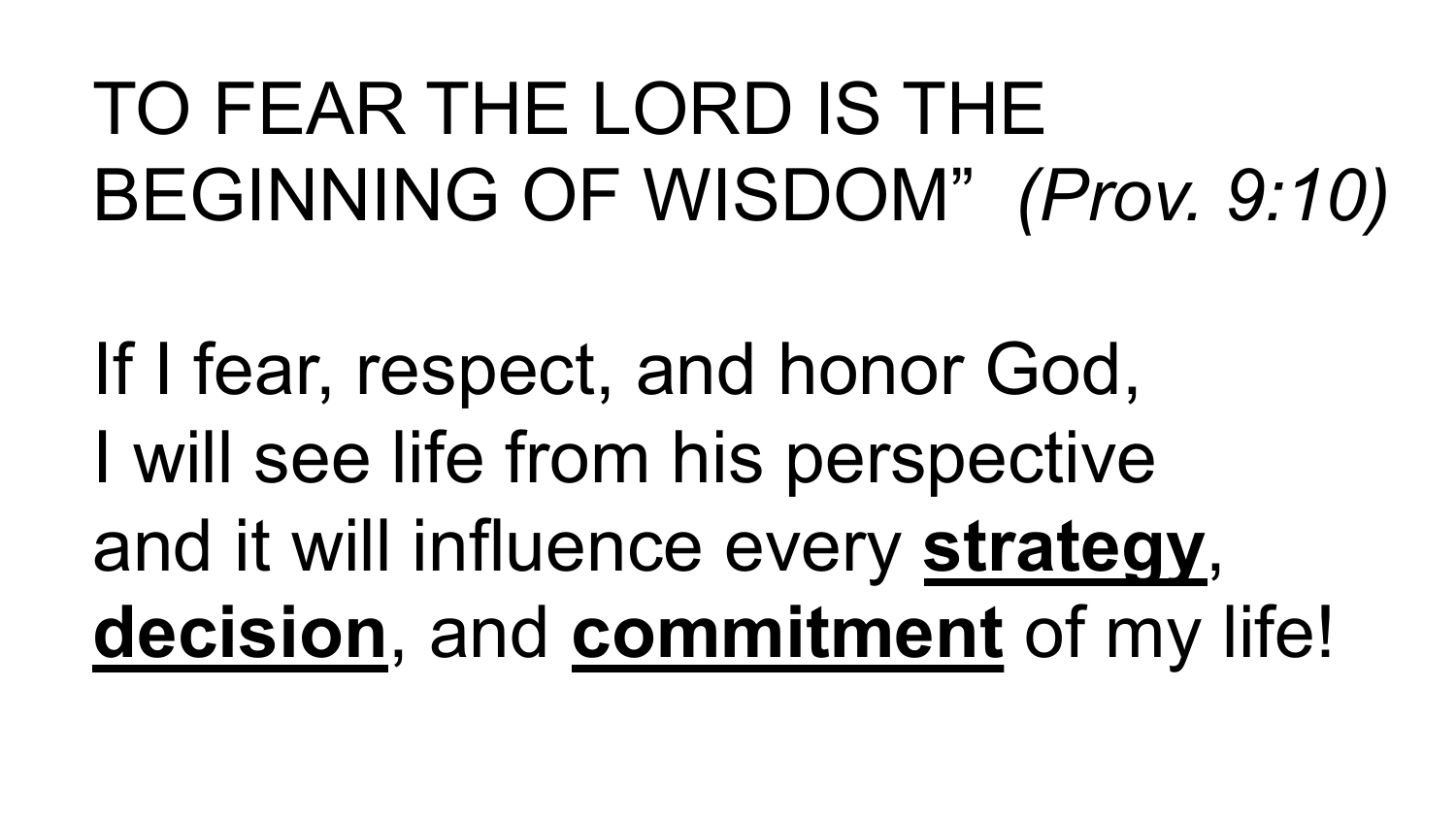## **WISDOM vs. FOLLY** "Let all who are simple come in here" (Proverbs 9) "Let all who are in need come and ask! (James 1)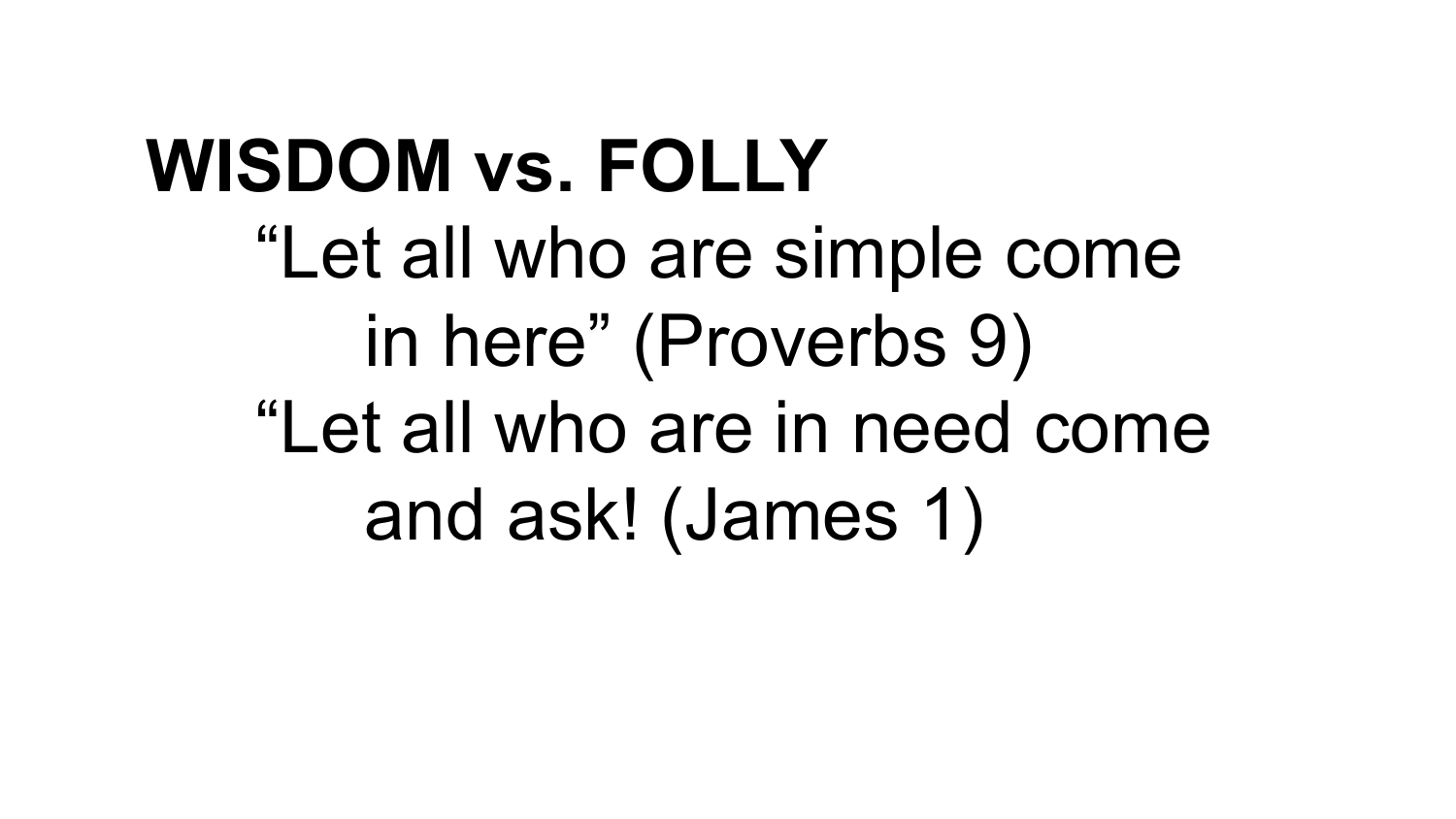#### • Ask in **FAITH** (Shows **sincerity** and **anticipation** toward action

• Asking in **DOUBT** is just the desire to "know my options" (nothing more)